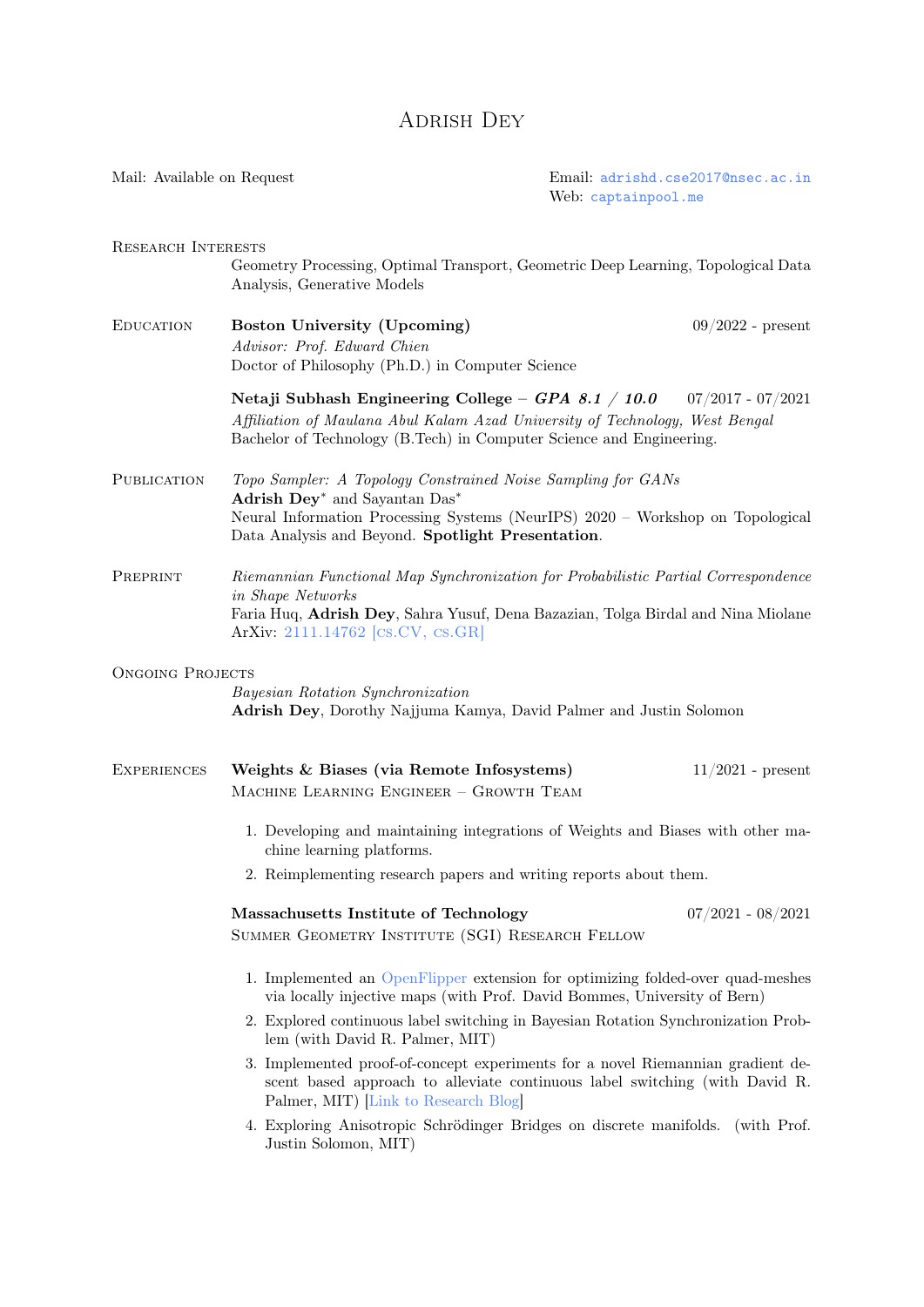#### Bachelor's Thesis 04/2021 - 07/2021

Title: "Discrete Non-Euclidean Convolutions: Signal Processing and Random Walk on Simplicial Complexes"

Advisors: Dr. Bastian Alexander Rieck (ETH Zürich, currently Technische Universität München, Germany); Prof. Silpi Bose (Netaji Subhash Engineering College, Kolkata) Contributions: Explored a novel diffusion learning method for simplicial message passing neural networks.

#### Independent Research 08/2020 - 10/2020

Mentored By: Dr. Bastian Alexander Rieck, ETH Zürich

- 1. Studied Disconnected Manifold Learning in GANs, using Persistent Homology.
- 2. Implemented Experiments and co-authored a NeurIPS Workshop Submission. [\[Link to Report\]](https://openreview.net/pdf?id=OTxZfmVFlTO)

### Rephrase.ai 12/2019 - 02/2020

Research Intern

- 1. Designed a data pre-processing unit, for stream lining audio-splitting / filter-bank generation.
- 2. Explored and implemented a sparsity-optimized version of a hessian-free secondorder optimizer.
- 3. Contributed to Generative Adversarial Network (GAN) driven domain translation of face expressions.

## Google 05/2019 - 08/2019

Google Summer of Code Student – TensorFlow

- 1. Implemented Enhanced Super Resolution Generative Adversarial Network (ESR-GAN) and published the trained model to TensorFlow Hub. [\[Link to Github\]](https://github.com/captain-pool/GSOC/tree/master/E2_ESRGAN) [\[Link to Pretrained Model\]](https://tfhub.dev/captain-pool/esrgan-tf2/1)  $(2K+$  **downloads**)
- 2. Implemented GAN Distillation Framework for ESRGAN generator. Achieved  $\sim$  628x compression factor with minimal drop in reconstruction quality. Capable of running near-real-time video frame super resolution on Pixel 3 CPU. [\[Link to Github\]](https://github.com/captain-pool/GSOC/tree/master/E3_Streamer)
- 3. Added Support for displaying AutoGraphed tf.functions, with TensorFlow saved\_model\_cli. [\[Link to Github\]](https://github.com/tensorflow/tensorflow/pull/30752)

## OPEN SOURCE CONTRIBUTIONS

[Geomstats,](https://github.com/geomstats/geomstats/pulls?q=author:captain-pool) [TensorFlow Datasets,](https://github.com/tensorflow/datasets/pulls?q=author:captain-pool) [TensorFlow Hub,](https://github.com/tensorflow/hub/pulls?q=author:captain-pool) [TensorFlow](https://github.com/tensorflow/tensorflow/pulls?q=author:captain-pool)

Service [2022 - 2022] Reviewer – ICLR 2022 Workshop on Geometric and Topological Representation Learning. [\[Website\]](https://gt-rl.github.io)

> [2021 - 2021] Reviewer – ICLR 2021 Workshop on Geometric and Topological Representation Learning. [\[Website\]](https://gt-rl.github.io/2021)

> [2019 - 2020] Mentor – Google Code-In 2019 (Mentoring high-school students around the world with open-source contributions to TensorFlow Ecosystem). [\[Website\]](#page-0-0)

> [2019 - 2020] Founder and President – Open Source Club and Linux User Group at Netaji Subhash Engineering College